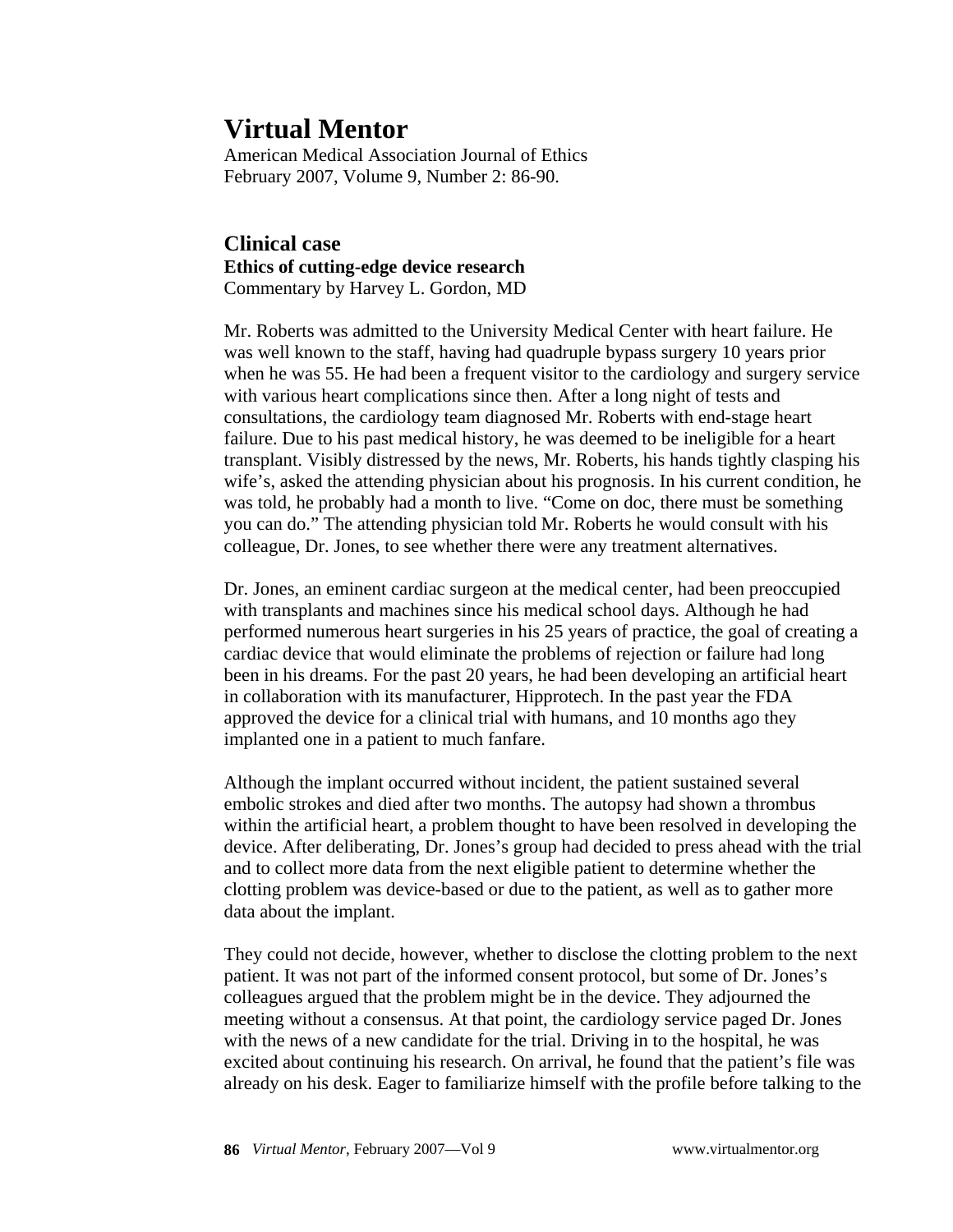patient and family about joining the trial, he immediately flipped open the folder. To his surprise, the patient was one that he had operated on several times in the past decade: Mr. Roberts.

#### **Commentary**

This case illustrates a number of ethical risks:

- Mr. Roberts knows that with optimal therapy he probably has a month or less to live.
- An artificial heart (AH), a cutting-edge technology in early clinical trial, may be an alternative.
- The principal investigator for an experimental device is a surgeon who is deeply and emotionally committed to the success of the device.
- The principal investigator has been Mr. Roberts' surgeon in the past.
- The research team has not decided whether to reveal information acquired thus far in the trial to Mr. Roberts.

#### **Informed consent**

A physician is ethically and legally bound to obtain informed consent to treat a patient. The patient needs enough information to balance the benefits of treatment against its risks. The more invasive or dangerous the intervention, the greater the risk and, consequently, the greater the duty to inform. In human research risks may be greater than anticipated, and the benefits, only speculative. Moreover, the history of human experimentation includes many abuses of human rights. For a number of reasons then, there is a heightened ethical duty to obtain valid informed consent from research subjects [1, 2].

What might Mr. Roberts not realize about the AH? While it may pump efficiently, it can't reverse the consequences of chronic congestive heart failure (CHF). Chronic CHF is a systemic disease that can irreversibly damage the liver, kidneys, lungs and other organs. His postoperative care may be compromised, increasing the risk of complications. For example, it's possible that stroke-threatening clots might again form in the AH. With chronic CHF, Mr. Roberts might not tolerate prophylactic anticoagulation treatment without cerebral, gastrointestinal or pulmonary bleeding.

The chance of Mr. Roberts' living longer comes at a price—the risk of suffering and dying in an intensive care unit. Patients like Mr. Roberts who know they are close to death are sometimes unable to make fully rational assessments of their options. This may limit their ability to provide fully informed consent [3]. (Note that Mr. Roberts would be a patient-subject. For simplicity I will use the terms "patient" and "research subject" interchangeably.) Mr. Roberts may understand, but fear of death can evoke denial. He may not *appreciate* that he could himself experience a negative outcome [4]. It is ethically imperative for Dr. Jones to try to evoke both Mr. Roberts' understanding *and* appreciation. A person who not only understood but could identify with the risks, benefits and alternatives might well reject the AH in favor of hospice.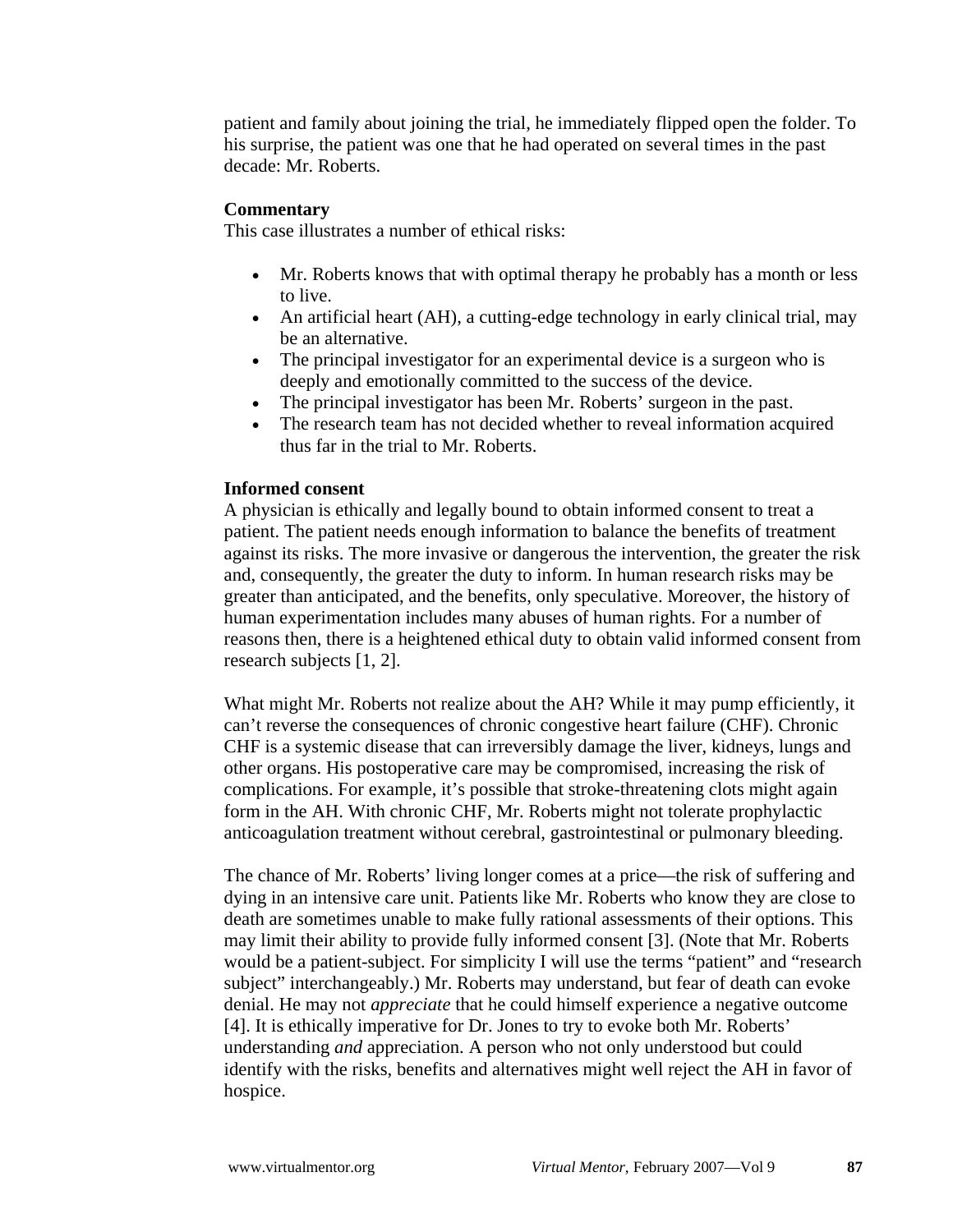### **Divergence of goals**

If Mr. Roberts enrolls in the AH trial he will encounter Dr. Jones in the changed role of clinical investigator. While sharing the hope that Mr. Roberts will benefit from the device, Dr. Jones's primary goal is to learn whether the AH can be an option for future patients with terminal heart failure. Although Mr. Roberts may wish to help future patients, his primary goal is to avoid dying of heart failure. Because he is accustomed to thinking of Dr. Jones as his physician, he is at particular risk for *therapeutic misconception,* the erroneous assumption that the AH is actually innovative *therapy*. Dr. Jones must make a clear distinction between treatment and research, both in goals and promises [3, 5].

## **Conflicts of interest**

That physicians and researchers bring conflicts of interest to their work is inevitable and must be accommodated [3, 6, 7]. The first step is to recognize that the conflict exists. If an investigator stands to profit financially from the outcome of a study, the conflict can be addressed ideally by ensuring complete financial detachment. The conflict is more subtle when an investigator is so passionately committed to the success of the trial that he loses objectivity. In our case the only person to have received the implant died in two months. Dr. Jones's optimism has yet to be justified, but were he inadvertently to transfer that optimism to Mr. Roberts, it could distort the latter's ability to judge the risks and benefits of participating in the research. A few trials have provided subjects with an independent patient advocate, a knowledgeable third party committed exclusively to the interests of the research subject [8]. Absent a patient advocate, the primary physician or some other knowledgeable designate must act as a consent intermediary, identifying and redressing any lack of objectivity on the part of the principal investigator.

## **Updating the consent form**

The consent form, approved by the hospital's institutional review board (IRB), reflects information known at the time of board approval. In one important case the courts chose not to require continuous updating of consent forms with evolving experience [9]. Nonetheless, IRBs that follow FDA guidelines periodically review consent forms to ensure that they reflect new data such as serious adverse events that might be related to the study device and that might materially affect risk-benefit deliberations [2]. While the legal requirement to update the consent form may be ambiguous, the ethical obligation to do so is clear. In this case, the consent form should be changed to reflect that clots and strokes have occurred, information surely relevant to Mr. Roberts' deliberations.

## **Withdrawing from the study**

Patients often decide to become research subjects because of the possibility that the modality under investigation will offer a better outcome than conventional therapy. They are told that they may withdraw from the study at any time, without causing bias on the part of physicians toward their future care [1]. What would that mean for Mr. Roberts? His native heart will have been excised. As his candidacy has already been rejected, the AH can't be a bridge to transplantation; it is destination therapy.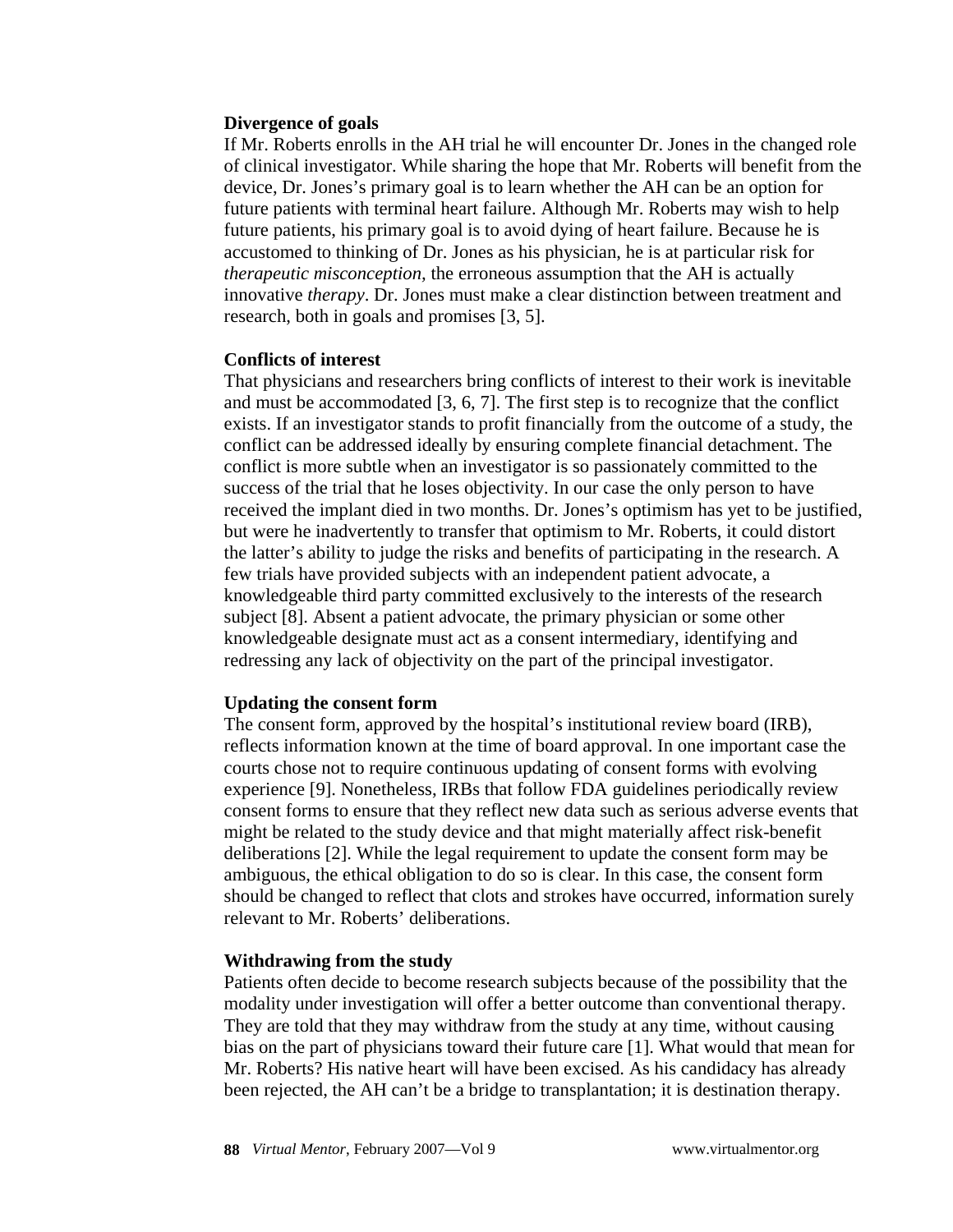And since there is no possibility of reverting to conventional therapy, "withdrawing from the study"—turning off the AH—could only mean certain and immediate death. Mr. Roberts must understand that once he has the AH there is no turning back.

How does one die with an artificial heart? Were the clinical trial to succeed, a new techno-ethical question would arise. Mr. Roberts may well suffer complications to which a biological heart would succumb, but, barring technical failure, the AH will pump until it is turned off. Death by cardiopulmonary criteria won't occur; waiting for brain death can make dying seem interminable. Both legal and ethical consensus support the right to refuse unwanted care, including life-sustaining therapy [10]. Because he may become incapable of making that demand, it is essential for Mr. Roberts to appoint a health care proxy to act in his place. Mr. Roberts needs to explain to both Dr. Jones and the proxy the circumstances under which he would no longer want to live. Should that point be reached, the proxy would be obligated to ask Dr. Jones to deactivate the AH, and Dr. Jones would have to comply.

### **Conclusion**

With increasing regularity we are called upon to evaluate sophisticated medical technology for treating the most desperately ill patients. Meeting that task will require heightened ethical vigilance in studying innovative devices like an artificial heart and in recruiting patients like Mr. Roberts who are terminally ill.

## **References**

- 1. Emanuel EJ, Wendler D, Grady C. What makes clinical research ethical? *JAMA.* 2000;283:2701-2711.
- 2. US Food and Drug Administration. *Guidance for Institutional Review Boards and Clinical Investigators—1998 Update—A Guide to Informed Consent.* Available at: http://www.fda.gov/oc/ohrt/irbs/informedconsent.html. Accessed January 6, 2007.
- 3. Luce JM, Cook DJ, Martin TR, et al, and the American Thoracic Society. The ethical conduct of clinical research involving critically ill patients in the United States and Canada. *Am J Respir Crit Care Med.* 2004;170:1375-1384.
- 4. Grisso T, Appelbaum PS. Comparison of standards for assessing patients' capabilities to make treatment decisions. *Am J Psychiatry.* 1995;152:1033- 1037.
- 5. Bamberg M, Budwig, N. Therapeutic misconceptions: when the voices of caring and research are misconstrued as the voice of curing. *Ethics Behav.* 1992;2:165-184.
- 6. National Institutes of Health. Financial conflicts of interest and research objectivity: issues for investigators and institutional review boards. Release date: June 5, 2000. Available at: http://grants.nih.gov/grants/guide/noticefiles/NOT-OD-00-040.html. Accessed January 6, 2007.
- 7. Levinsky NG. Nonfinancial conflicts of interest in research. *N Eng J Med.* 2002;347:759-761.